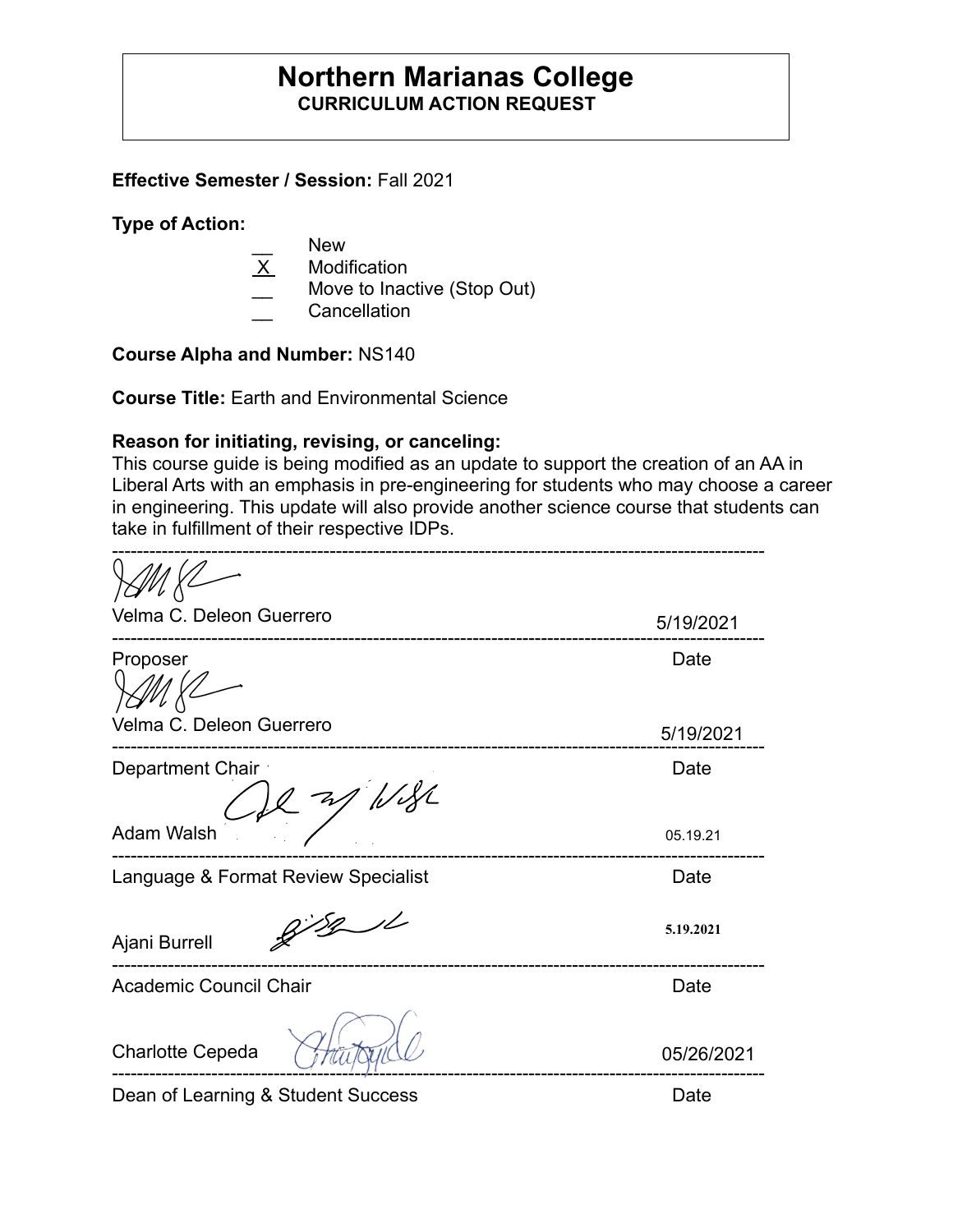# **Northern Marianas College Page: 2 Course Guide**

Course: NS140 Earth and Environmental Science

### **1. Department**

Sciences, Mathematics, Health & Athletics

### **2. Purpose**

The purpose of this course is to meet the degree requirements for the AA in Liberal Arts with an emphasis in Pre-Engineering. This course will also offer an alternative physical science or elective requirement.

# **3. Description**

# **A. Required/Recommended Textbook(s) and Related Materials**

Required:

Hendrix, Marc and Thompson, Graham. *Earth Science: An Introduction*, 3rd Edition. Cengage Learning Custom Publishing, 2021.

Recommended: None

### **B. Contact Hours**

- **1. Lecture:** 3 per week / 45 per semester
- **2. Lab:** 3 per week / 45 per semester
- **3. Other:** None

# **C. Credits**

- **1. Number:** 4
- **2. Type:** Regular Degree Credits

#### **D. Catalogue Course Description**

This course is designed to be an introductory tour of the Earth, its physical environment, and its place in the universe. This course will cover the foundations of geology, geophysics, oceanography, planetary science, and meteorology. This course will investigate the origins, physical properties, and dynamics of the Earth as an integrated system. Students will participate in discussion and conduct hands-on investigations in the laboratory. Prerequisite: MA091 and EN095. (Offered Fall and Spring.)

# **E. Degree or Certificate Requirements Met by Course**

A grade of "C" or higher in this course fulfills the degree requirement for the AA in Liberal Arts with an emphasis in pre-engineering and satisfies the science elective option for non-majors.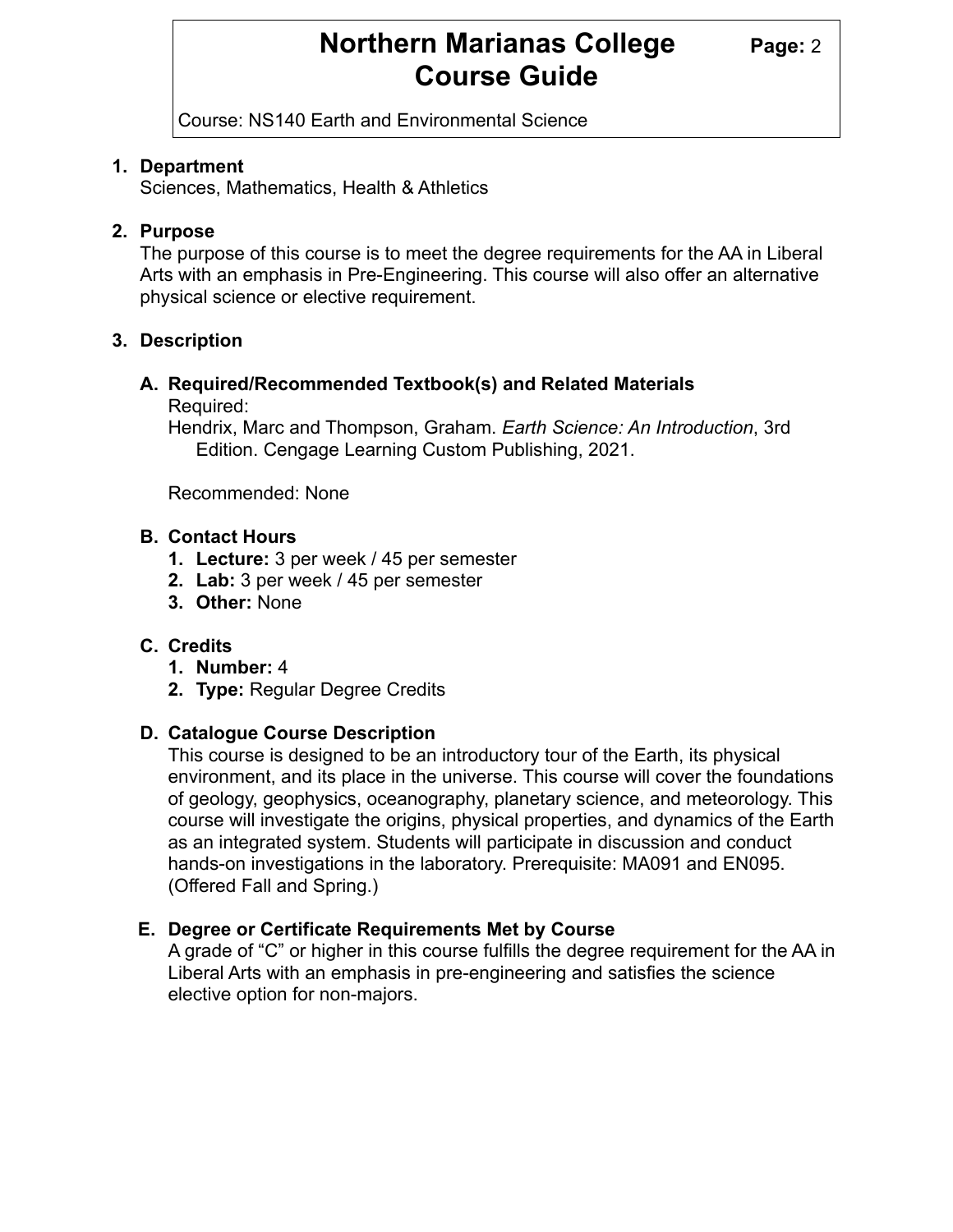# **Northern Marianas College** Page: 3 **Course Guide**

Course: NS140 Earth and Environmental Science

#### **F. Course Activities and Design**

This course includes: lectures, group work, discussions, laboratory activities, homework, web-based assignments, viewing audio-visual materials, periodic quizzes, tests, field trips, comprehensive final exam, and research projects with presentations.

### **4. Course Prerequisite(s); Concurrent Course Enrollment**

Prerequisites: None Concurrent Course Enrollment: None

**Required English/Mathematics Proficiency Level(s)** English Placement Level: EN101

Mathematics Placement Level: MA091

#### **5. Estimated Cost of Course; Instructional Resources Needed**

Cost to the Student: Tuition for a 4-credit course, cost of the textbooks, lab fee, and instructional materials fee.

Cost to the College: Instructor's salary.

Instructional resources needed for this course include: classroom and laboratoryequipped space; whiteboard and pen; audio-visual programs/software; multimedia projectors; and various laboratory materials, chemicals, and equipment.

#### **6. Method of Evaluation**

Students learning will be assessed on the basis of class attendance and participation, homework completion, in-class and online quizzes, presentation, midterm and final exams. For laboratory activities, students will be evaluated on the basis of attendance, laboratory exercise completion, and laboratory pre- and postreports. NMC's grading and attendance policies will be followed.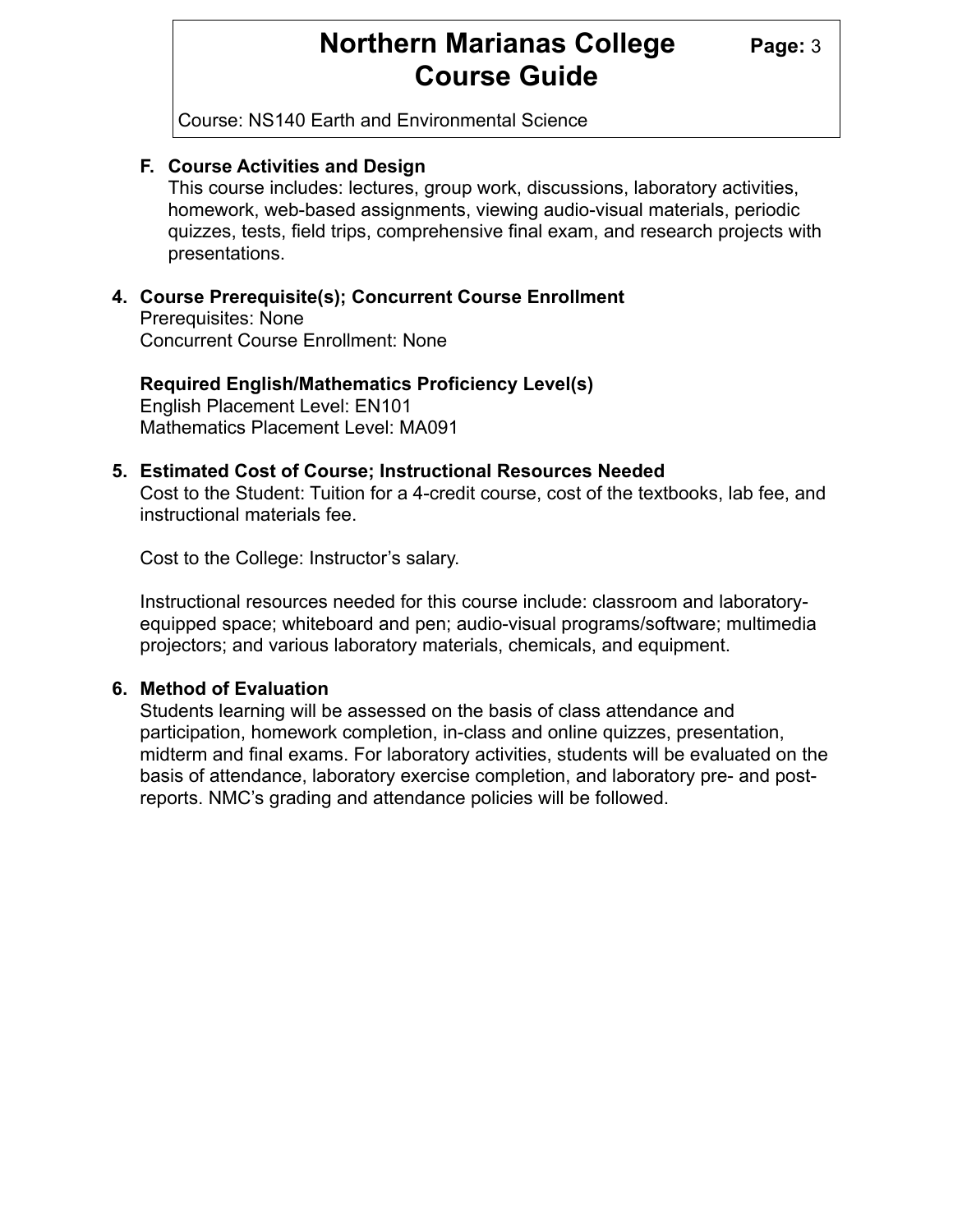# **Northern Marianas College Page: 4 Course Guide**

Course: NS140 Earth and Environmental Science

# **7. Course Outline**

This is a topical outline and does not necessarily indicate the sequence in which the material will be presented.

- 1.0 Earth Materials and Time
	- 1.1 Minerals
	- 1.2 Rocks
	- 1.3 Creation
	- 1.4 Geologic time
	- 1.5 Geologic resources
- 2.0 Internal Process
	- 2.1 Plate tectonics
	- 2.2 Earthquakes and structure
	- 2.3 Volcanoes and plutons
	- 2.4 Mountains
- 3.0 Surface Process
	- 3.1 Weathering, soil, and erosion
	- 3.2 Fresh water
	- 3.3 Water resources
	- 3.4 Glaciers and ice age
	- 3.5 Deserts and wind
- 4.0 Oceans
	- 4.1 Ocean basins
	- 4.2 Oceans and coastlines
- 5.0 Atmosphere
	- 5.1 Energy balance in the atmosphere
	- 5.2 Moisture, clouds, and weather
	- 5.3 Climate
	- 5.4 Climate change
- 6.0 Astronomy
	- 6.1 Motions in the heaven
	- 6.2 Planets and their moons
	- 6.3 Stars, space, and galaxies
- 7.0 Global and Dynamic Ocean
	- 7.1 Ocean floor and oceanic ridge (mid-ocean ridge)
	- 7.2 Currents and water mass
	- 7.3 Surface and deep-ocean circulation
	- 7.4 Waves and tides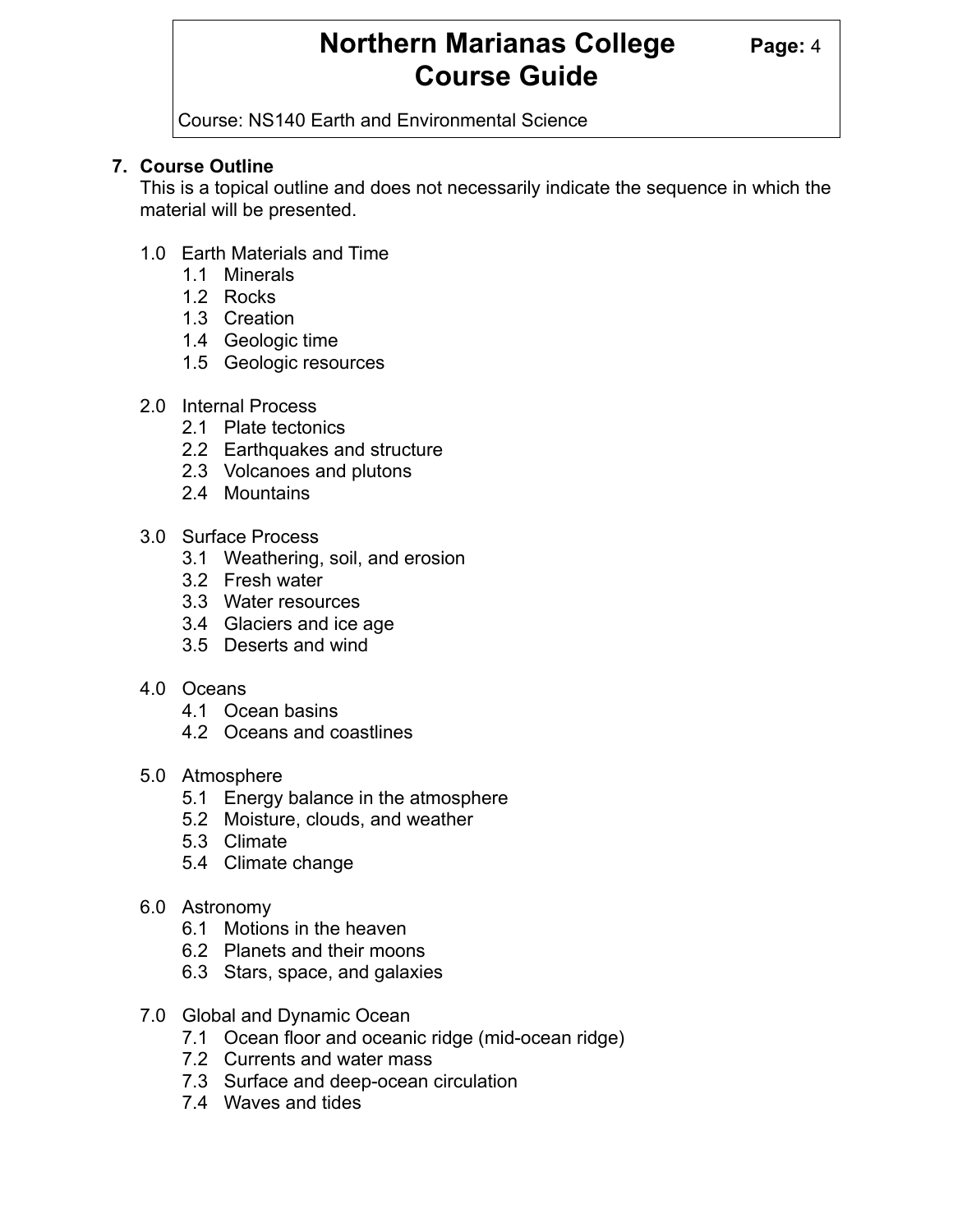# **Northern Marianas College Page: 5 Course Guide**

Course: NS140 Earth and Environmental Science

#### **8. Instructional Goals**

The course will introduce students to:

- 1.0 The fundamental processes involved in the global Earth system;
- 2.0 The history of the Earth and the principles used in determining its age;
- 3.0 Interactions, called "cycles" between the solid Earth, its oceans, atmosphere, and biosphere;
- 4.0 Physical models of the Earth and the physical forces that form and shape the Earth;
- 5.0 The dynamics of earthquakes, volcanic eruptions, tidal waves, and groundwater contamination;
- 6.0 The principles of plate tectonics;
- 7.0 The scope of geology, the different rock types based on how they were formed, and the processes used in determining these rock types;
- 8.0 The process of weathering, erosion, deposition, and mass wasting;
- 9.0 The composition and dynamics of the Earth's oceans, atmosphere, weather, climate, and other celestials bodies in the universe; and
- 10.0 Techniques of envisioning earth science from an integrated global perspective.